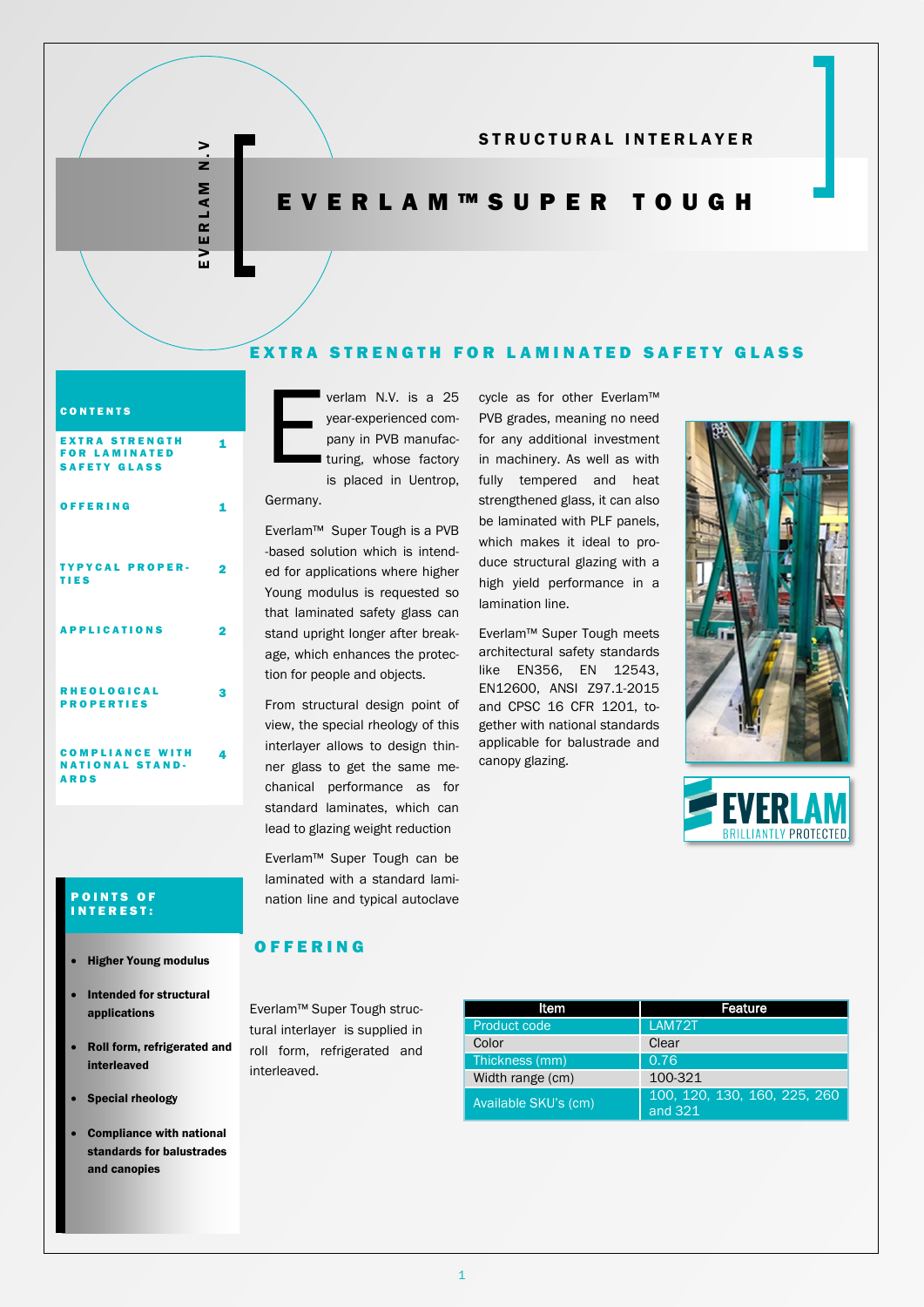EVERLAM™SUPER TOUGH

### **TYPICAL PROPERTIES**

| Group             | <b>Property</b>                         | <b>Test method</b>      | <b>Units</b>  | <b>Test conditions</b>                    | <b>Typical value</b> |  |
|-------------------|-----------------------------------------|-------------------------|---------------|-------------------------------------------|----------------------|--|
| Physical          | <b>Specific gravity</b>                 | ASTM D792               | $\sim$        | $23^{\circ}$ C                            | 1.081                |  |
|                   | Moisture content                        | <b>NIR</b>              | %             |                                           | 0.45                 |  |
|                   | Tensile strength                        | <b>EN ISO 527</b>       | <b>MPa</b>    | 24°C/30% RH                               | 36.1                 |  |
| <b>Mechanical</b> | Elongation at<br>break                  | <b>EN ISO 527</b>       | %             | 24°C/30% RH                               | 198                  |  |
|                   | Light transmis-<br>sion                 | <b>EN410</b>            | %             |                                           | >88                  |  |
| <b>Optical</b>    | UV transmission                         | <b>ISO 9050</b>         | %             |                                           | $2$                  |  |
|                   | <b>Haze</b>                             | <b>ASTM D1003</b>       | %             |                                           | 0.2                  |  |
| <b>Thermal</b>    | Melt flow rate                          | <b>ISO</b><br>1133:2005 | $g/10$ cm     | 150°C/5Kg                                 | 0.41                 |  |
|                   | Glass transition<br>temperature $(T_g)$ | <b>DMA</b>              | $^{\circ}$ C  | 1 Hz at 3°C/min<br>Maximum phase<br>angle | 45                   |  |
|                   | Heat of combus-<br>tion                 | <b>ISO 1716</b>         | MJ/Kg         |                                           | 29.84                |  |
|                   | Thermal expan-<br>sion coefficient      | ASTM E831               | $10^{-6}$ /°C | $5^{\circ}$ C-110 $^{\circ}$ C            | 233                  |  |
|                   | Thermal conduc-<br>tivity               | <b>ASTM D5930</b>       | $W/m$ °K      | $35^{\circ}$ C                            | 0.33                 |  |

# A P P L I C A T I O N S

Thanks to its specific rheology, Everlam™ Super Tough can be the product of choice for the following applications:

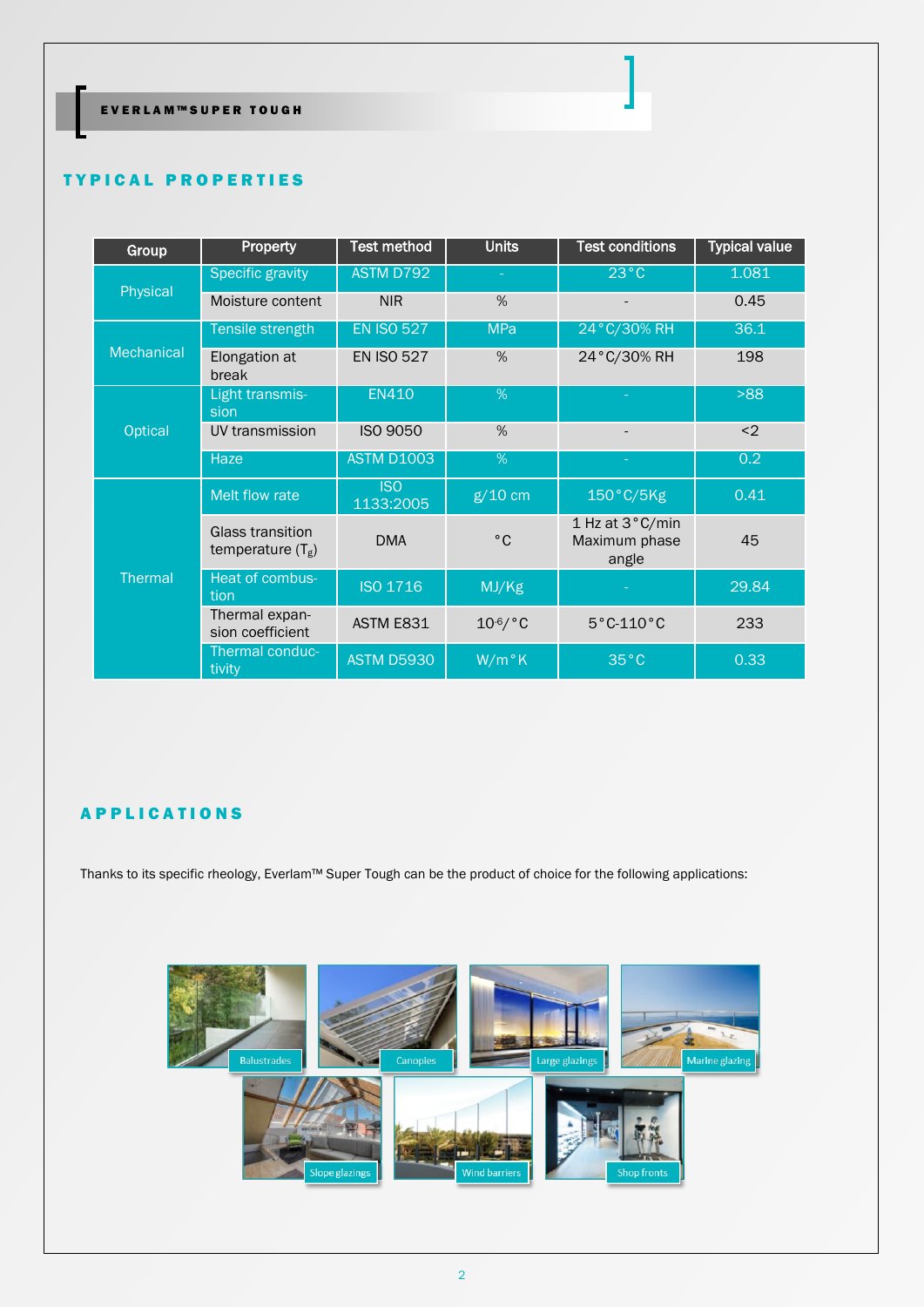## STRUCTURAL INTERLAYER

### R H E O L O G I CAL PROPERTIES

Everlam™ Super Tough is a high modulus PVB solution which has been developed to present enhanced mechanical performance for structural application thanks to its special rheological properties, a shown in tables below:

|                      | EVERLAM" SUPER TOUGH (LAM72T) Young Modulus E' (Mpa) |         |                 |                          |         |         |         |         |         |         |                          |                          |         |         |                          |
|----------------------|------------------------------------------------------|---------|-----------------|--------------------------|---------|---------|---------|---------|---------|---------|--------------------------|--------------------------|---------|---------|--------------------------|
| <b>Load Duration</b> | <b>Temperature</b>                                   |         |                 |                          |         |         |         |         |         |         |                          |                          |         |         |                          |
|                      | 15 (°C)                                              | 20 (°C) | $25(^{\circ}C)$ | 30 (°C)                  | 33 (°C) | 36 (°C) | 40 (°C) | 43 (°C) | 46 (°C) | 50 (°C) | 53 (°C)                  | 56 (°C)                  | 60 (°C) | 65 (°C) | 70 (°C)                  |
| 1 sec                | 436.25                                               | 369.51  | 284.60          | 179.09                   | 136.22  | 77.31   | 31.02   | 12.96   | 5.26    | 3.09    | 1.86                     | 1.41                     | 1.29    | 1.44    | 1.37                     |
| 3 sec                | 406.81                                               | 333.05  | 242.31          | 130.88                   | 90.72   | 43.58   | 13.01   | 5.66    | 2.67    | 1.85    | 1.38                     | 1.29                     | 1.25    | 1.32    | 1.25                     |
| 30sec                | 335.63                                               | 249.59  | 143.66          | 52.62                    | 25.68   | 8.58    | 2.98    | 1.77    | 1.38    | 1.34    | 1.22                     | 1.14                     | 1.01    | 1.09    | 1.01                     |
| 1 min                | 314.68                                               | 231.64  | 113.39          | 33.04                    | 15.98   | 5.26    | 2.19    | 1.45    | 1.29    | 1.28    | 1.17                     | 1.05                     | 0.95    | 0.98    | 1.01                     |
| 5 min                | 238.01                                               | 159.32  | 55.99           | 10.54                    | 4.79    | 2.37    | 1.38    | 1.26    | 1.22    | 1.11    | 0.98                     | 0.88                     |         |         |                          |
| 10 min               | 227.94                                               | 129.01  | 37.08           | 6.37                     | 3.07    | 1.65    | 1.32    | 1.28    | 1.14    | 1.05    | 0.92                     | $\frac{1}{2}$            |         | ۰       | $\overline{\phantom{a}}$ |
| 30 min               | 185.16                                               | 87.65   | 17.18           | 3.07                     | 1.96    | 1.38    | 1.28    | 1.17    | 1.09    | 0.92    |                          |                          |         | ÷       |                          |
| 1 hour               | 159.32                                               | 60.62   | 10.53           | 2.30                     | 1.50    | 1.44    | 1.22    | 1.08    | 0.95    |         |                          |                          |         |         |                          |
| 6 hours              | 80.05                                                | 21.29   | 3.17            | 1.38                     | 1.26    | 1.20    | 1.01    | 0.88    |         |         |                          |                          |         |         |                          |
| 12 hours             | 57.59                                                | 11.96   | 2.29            | 1.32                     | 1.28    | 1.14    | 0.95    | ۰       |         |         | $\overline{\phantom{a}}$ |                          |         | ۰       | $\overline{\phantom{a}}$ |
| 1 day                | 37.08                                                | 7.21    | 1.77            | 1.38                     | 1.22    | 1.13    |         |         |         |         |                          |                          |         |         |                          |
| 5 days               | 12.96                                                | 2.67    | 1.32            | 1.17                     | 1.05    | 0.88    | ٠       |         |         |         |                          | $\overline{\phantom{a}}$ |         | ۰       |                          |
| 1 week               | 9.67                                                 | 2.30    | 1.29            | 1.14                     | 1.01    |         |         |         |         |         |                          |                          |         |         |                          |
| 3 weeks              | 4.76                                                 | 1.50    | 1.25            | 1.01                     | 0.88    |         |         |         |         |         |                          |                          |         |         |                          |
| 1 month              | 3.67                                                 | 1.42    | 1.22            | 0.98                     |         |         |         |         |         |         |                          |                          |         |         |                          |
| 1 year               | 1.41                                                 | 1.25    | 0.95            | $\overline{\phantom{a}}$ |         |         |         |         |         |         |                          |                          |         |         |                          |
| 10 years             | 1.25                                                 | 1.01    |                 |                          |         |         |         |         |         |         |                          |                          |         |         |                          |
| 15 years             | 1.22                                                 | 0.95    |                 |                          |         |         |         |         |         |         |                          |                          |         |         |                          |
| 50 years             | 1.08                                                 |         |                 |                          |         |         |         |         |         |         |                          |                          |         |         |                          |

|                      | EVERLAM™ SUPER TOUGH (LAM72T) Shear Modulus G' (Mpa) |         |         |         |         |                          |                          |                    |         |                          |         |         |         |                          |         |
|----------------------|------------------------------------------------------|---------|---------|---------|---------|--------------------------|--------------------------|--------------------|---------|--------------------------|---------|---------|---------|--------------------------|---------|
| <b>Load Duration</b> |                                                      |         |         |         |         |                          |                          | <b>Temperature</b> |         |                          |         |         |         |                          |         |
|                      | 15 (°C)                                              | 20 (°C) | 25 (°C) | 30 (°C) | 33 (°C) | 36 (°C)                  | 40 (°C)                  | 43 (°C)            | 46 (°C) | 50 (°C)                  | 53 (°C) | 56 (°C) | 60 (°C) | 65 (°C)                  | 70 (°C) |
| 1 sec                | 146.39                                               | 124.00  | 95.50   | 60.10   | 45.71   | 25.94                    | 10.41                    | 4.35               | 1.77    | 1.04                     | 0.62    | 0.47    | 0.43    | 0.48                     | 0.46    |
| 3 sec                | 136.51                                               | 111.76  | 81.31   | 43.92   | 30.44   | 14.62                    | 4.37                     | 1.90               | 0.90    | 0.62                     | 0.46    | 0.43    | 0.42    | 0.44                     | 0.42    |
| 30 sec               | 112.63                                               | 83.76   | 48.21   | 17.66   | 8.62    | 2.88                     | 1.00                     | 0.59               | 0.46    | 0.45                     | 0.41    | 0.38    | 0.34    | 0.37                     | 0.34    |
| 1 min                | 105.60                                               | 77.73   | 38.05   | 11.09   | 5.36    | 1.77                     | 0.74                     | 0.49               | 0.43    | 0.43                     | 0.39    | 0.35    | 0.32    | 0.33                     | 0.34    |
| 5 min                | 79.87                                                | 53.46   | 18.79   | 3.54    | 1.61    | 0.79                     | 0.46                     | 0.42               | 0.41    | 0.37                     | 0.33    | 0.30    |         | $\overline{\phantom{a}}$ | ÷       |
| 10 min               | 76.49                                                | 43.39   | 12.44   | 2.14    | 1.03    | 0.55                     | 0.44                     | 0.43               | 0.38    | 0.35                     | 0.31    |         |         |                          |         |
| 30 min               | 62.13                                                | 29.41   | 5.77    | 1.03    | 0.66    | 0.46                     | 0.43                     | 0.39               | 0.37    | 0.31                     |         |         |         |                          | ÷.      |
| 1 hour               | 53.46                                                | 20.34   | 3.53    | 0.77    | 0.50    | 0.48                     | 0.41                     | 0.36               | 0.32    | $\overline{\phantom{a}}$ |         |         |         |                          |         |
| 6 hours              | 26.86                                                | 7.14    | 1.06    | 0.46    | 0.42    | 0.40                     | 0.34                     | 0.30               |         |                          |         |         |         |                          |         |
| 12 hours             | 19.33                                                | 4.01    | 0.77    | 0.44    | 0.43    | 0.38                     | 0.32                     |                    |         |                          |         |         |         |                          |         |
| 1 day                | 12.44                                                | 2.42    | 0.59    | 0.46    | 0.41    | 0.38                     | $\overline{\phantom{a}}$ |                    |         |                          |         |         |         |                          |         |
| 5 days               | 4.35                                                 | 0.90    | 0.44    | 0.39    | 0.35    | 0.30                     |                          |                    |         |                          |         |         |         |                          |         |
| 1 week               | 3.24                                                 | 0.77    | 0.43    | 0.38    | 0.34    | $\sim$                   |                          |                    |         |                          |         |         |         |                          |         |
| 3 weeks              | 1.60                                                 | 0.50    | 0.42    | 0.34    | 0.30    | $\overline{\phantom{a}}$ |                          |                    |         |                          |         |         |         |                          |         |
| 1 month              | 1.23                                                 | 0.48    | 0.41    | 0.33    | $\sim$  |                          |                          |                    |         |                          |         |         |         |                          | $\sim$  |
| 1 year               | 0.47                                                 | 0.42    | 0.32    |         |         |                          |                          |                    |         |                          |         |         |         |                          |         |
| 10 years             | 0.42                                                 | 0.34    |         |         |         |                          |                          |                    |         |                          |         |         |         |                          |         |
| 15 years             | 0.41                                                 | 0.32    |         |         |         |                          |                          |                    |         |                          |         |         |         |                          |         |
| 50 years             | 0.36                                                 |         |         |         |         |                          |                          |                    |         |                          |         |         |         |                          |         |